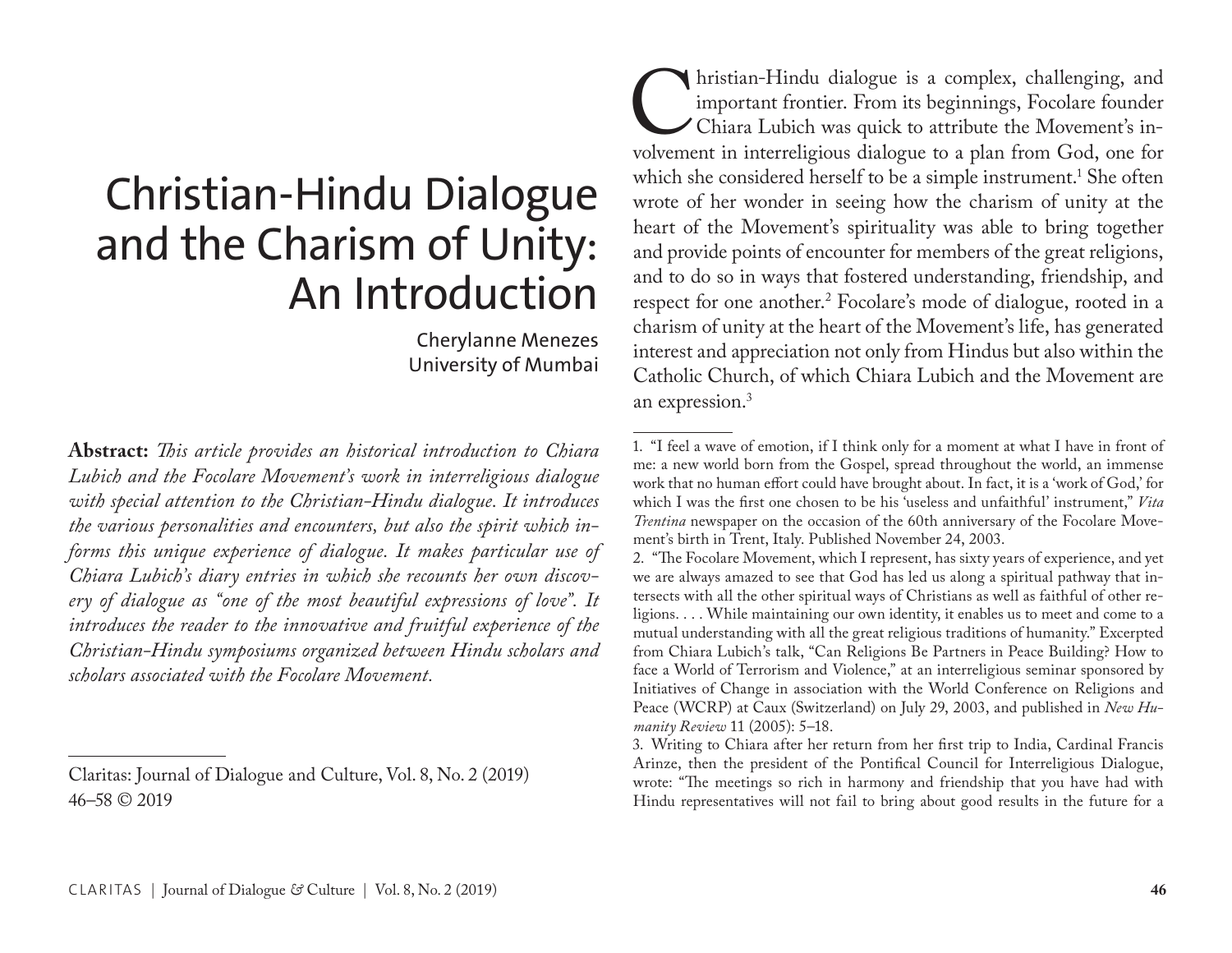## Interreligious Dialogue, Chiara Lubich, and the Focolare Movement

Before delving into the Movement's journey of dialogue with persons of the Hindu tradition, we will look briefly at the broader milestones of interreligious dialogue in Chiara Lubich's life and that of the Movement as a whole, which preceded later encounters with the Hindu world.

Chiara's initial intuition that the Movement would have something to do with persons of other religious traditions came in 1966, during a trip to the remote African village of Fontem in the heart of the Cameroon jungle. On that occasion, she met with persons from the Bangwa tribe who practiced traditional religious beliefs of the region and with whom there was already a powerful rapport.<sup>4</sup> Reflecting later on that moment, she spoke of a personal and powerful perception of God as a huge sun that enveloped all of humankind in love. It was an insight that would remain with her during the years that followed and was an intuition whose significance she did not yet fully understand, nor what was to later come about.<sup>5</sup>

The visible "founding event" that marked the beginning of the Movement's engagement in interreligious dialogue came more

than a decade later, at the 1977 conferral of the Templeton Prize for Progress in Religion to Chiara Lubich. She later wrote:

After my speech at the Guildhall in London, in front of qualified representatives of the great world religions, I had, for a second time, that same profound feeling that all of us present, although of different faiths, were enveloped by a huge sun, by the love of God. When I came out of that hall, the first people who came to greet me were Buddhists, Sikhs, Hindus, Muslims, Jews.<sup>6</sup>

In another context, she repeated the experience to others, recounting, "The differences disappeared, and it seemed, for a moment, as if that hall was a realization of Jesus's dream: 'That all may be one!' Perhaps, because there was a profound faith in God. . . . It was as if we were all enveloped by His presence."7 After that moment, there was no turning back. New relationships and collaboration with representatives of different religions began to develop. In 1979, just two years after the Templeton Prize, Lubich met with Rev. Nikkyō Niwano, founder of Risshō Kōsei-kai, a worldwide Japanese Mahayana Buddhist movement.8 Close ties

dialogue ever more characterized by understanding and respect." Cardinal Joseph Ratzinger, then prefect of the Congregation for the Doctrine of Faith, also expressed: "I am delighted with the positive results and for the promising dialogue established with significant Hindu representatives. These are signs of hope brought forward with untiring zeal." See Michele Zanzucchi, *Mille Lune: In India con Chiara Lubich* (Rome: Città Nuova, 2001), 6, n 4.

<sup>4.</sup> References on the history of the rapport with Fontem can be found in "You did it to me," Fontem's Story as narrated by Chiara Lubich, available at http://www.focolare.org/en/news/2013/02/10/lhai-fatto-a-me-storia-di-fontem-narrata-da-chiara -lubich/; see also http://www.focolare.org/en/focolare-worldwide/africa/camerun/. 5. Roberto Catalano, *Spiritualità di Comunione e Dialogo Interreligioso: L'esperienza di* 

*Chiara Lubich e del Movimento dei Focolari* (Rome: Città Nuova, 2010), 49.

<sup>6.</sup> See "The Interreligious Dialogue of the Focolare Movement (Part I)," an excerpt from a talk by Chiara at Aachen (Germany), November 13, 1998, http://www .centrochiaralubich.org.

<sup>7.</sup> Catalano, *Spiritualità di comunione e dialogo interreligioso*, 50.

<sup>8.</sup> Rev. Niwano was among the most distinguished promoters of interreligious dialogue and cooperation of the twentieth century and one of the founders of the World Conference of Religions for Peace. He was invited by Paul VI to attend the opening session of the Second Vatican Council. To read about his movement, visit http:// www.rk- world.org/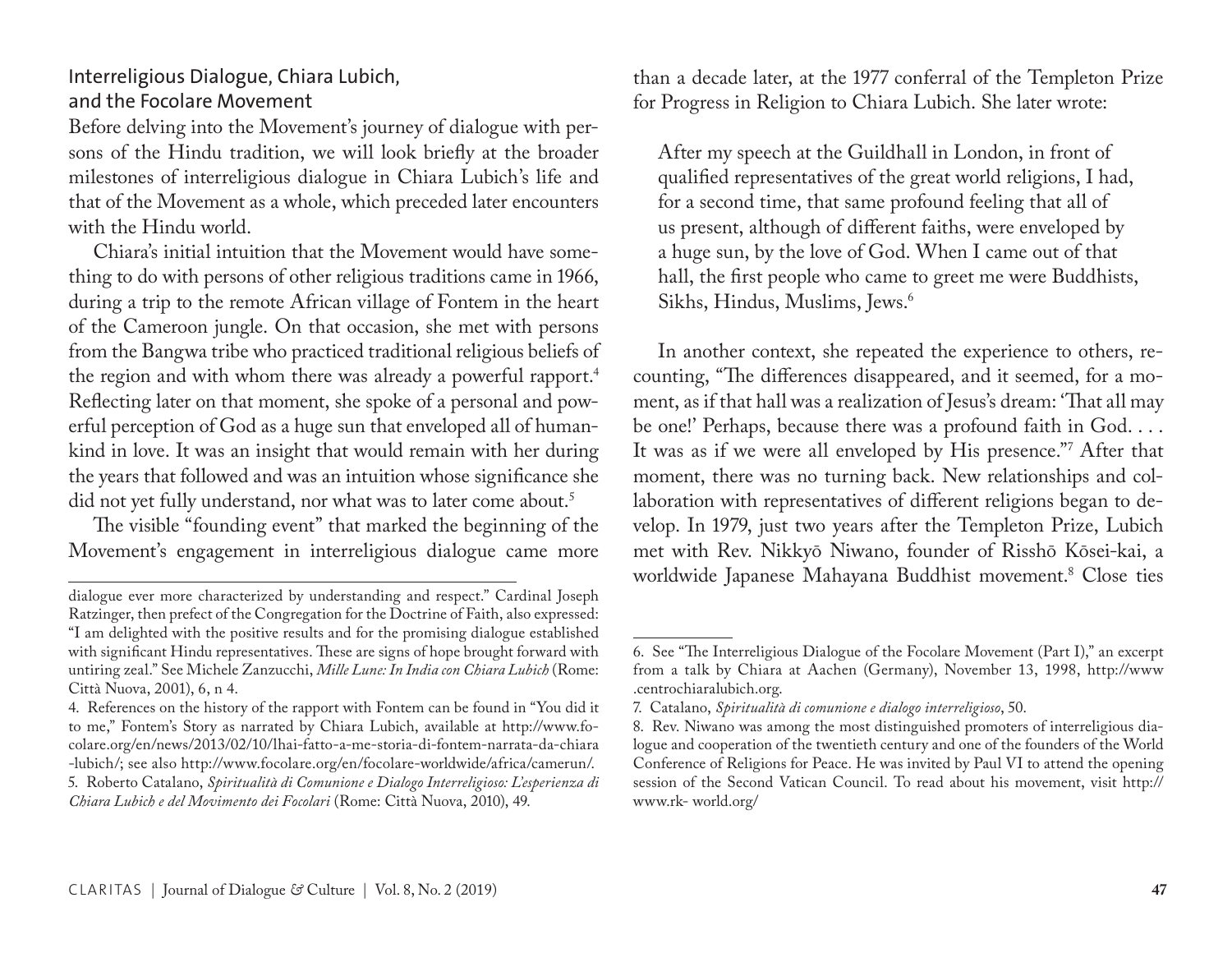were established and the friendship between these two organizations continues today.

Between 1981 and 1985, Chiara Lubich established the Movement's office for Interreligious Dialogue under the direction of two of her early companions, Natalia Dallapiccola and Enzo M. Fondi. The first school for the study of Asian religions also formed during this period in the Philippines as an experience of life, dialogue, and study between persons from Risshō Kōsei-kai and the Focolare Movement.<sup>9</sup>

Contacts with other schools of Buddhism also occurred during this period, including warm, constructive, and ongoing relationships with a number of followers of Theravada Buddhism through Phra Thongratana Thavorn, a Buddhist monk and his Great Master, the Venerable Ajaan Tong. The latter invited Chiara to Thailand in 1997 to meet with 800 students at the Buddhist Mahajularacha University and 170 Buddhist monks and nuns at Wat Rampoeng monastery. The Great Master introduced Chiara as a Christian, a woman, and a layperson, saying: "The wise person is neither man nor woman. When someone lights a light in the darkness, one does not ask whether the one who lit it was a man or a woman. Chiara is here to give us the light she has experienced."10

In 1996, Lubich was awarded the UNESCO Prize for Peace Education. Then, in 1997, during a trip to the United States for the conferral of an honorary doctorate from Sacred Heart University in Fairfield, Connecticut, she accepted the invitation extended by Imam Warith Deen Mohammed to speak at the Malcolm Shabazz Mosque in Harlem, New York, to nearly two thousand African American Muslims. Although she had been in contact with the Islamic world in Algeria since the 1970s, this marked the first time Chiara was invited to speak in a mosque. It was also historic in that it was the first time a white woman, of European Catholic descent, had spoken in that renowned place of worship about her Christian experience. Three years later, in November 2000 in Washington, at a follow-up gathering of Muslims and Christians with both leaders present, Imam Mohammed responded to Chiara's words, saying: "I read in the Bible that when Jesus Christ, peace be upon him, invited his followers to wash each other's feet, I think that's just what we are doing. We are washing each other's feet."<sup>11</sup>

Chiara also made deeper contact with the Jewish world during this time, especially with the Argentinian Jewish community of B'nai B'rith, which Chiara visited personally in 1998.

#### Christian-Hindu Dialogue

The Focolare Movement's dialogue with Hindus had its early roots in a cordial relationship built over several years between Indian statesman and Shanti Ashram founder Dr. M. Aram and one of Chiara's early collaborators, Natalia Dallapiccola. Aram and Lubich were both honorary presidents of the World Conference of Religions for Peace (WCRP), and Dallapiccola had frequently represented Lubich at interreligious gatherings in the years before Lubich's first visit to India. Then, through these contacts, the Movement's community in India (which had been present in the

<sup>9.</sup> Paolo Frizzi, *Cristianesimo e Religioni nel '900: l'intuizione e la Vicenda di Chiara Lubich. Storia, Teologia, Società*, (Rome: Città Nuova, 2014), 204–5.

<sup>10.</sup> Piero Coda, *Viaggio in Asia con Chiara Lubich in Thailandia e Filippine* (Roma: Città Nuova, 1997), 54.

<sup>11.</sup> Amelia J. Uelmen, "Chiara Lubich: A Life for Unity," in *Logos, A journal of Catholic Thought and Culture* 8 (2005): 58, accessed April 8, 2014: http://mirrorof justice.blogs.com/mirrorofjustice/uelmen/alifeforunity.pdf .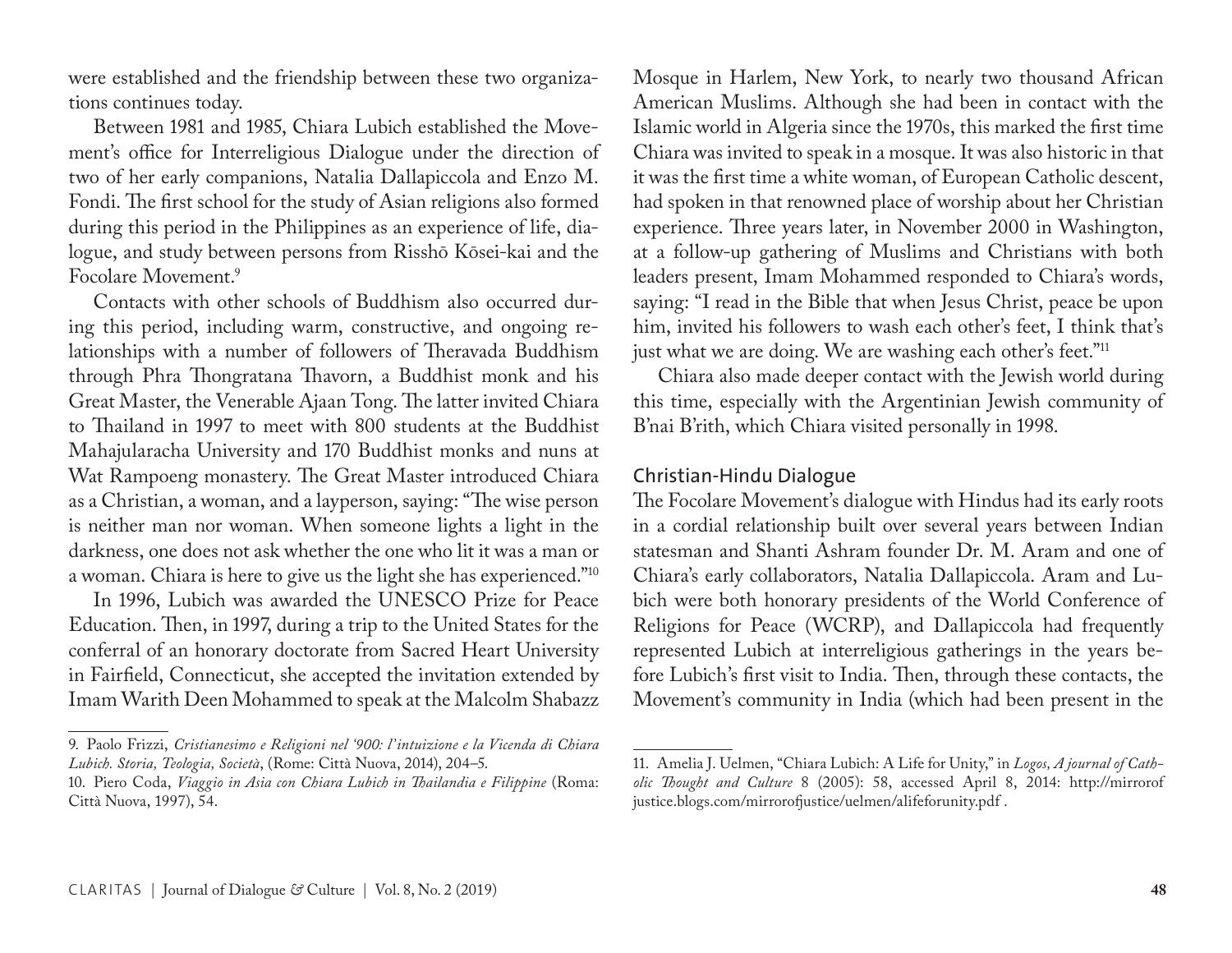country since the 1980s) also established personal contact with Dr. Aram. He deeply desired to spread Lubich's vision and understanding of God to many in India. In the years before his death in 1997, Aram would organize informal gatherings at his New Delhi home, bringing together his friends, associates, and local Focolare members.

Dr. Aram and Chiara Lubich would have their first and only personal encounter at the Sixth World Assembly of the WCRP, held at the Vatican in 1994. He greatly appreciated Focolare's collaboration with WCRP and hoped one day to welcome Chiara to India and honor her work for peace and unity among religions. On his return to India that year, he expressed this desire to his wife and collaborator, Minoti Aram, his daughter Vinu Aram, and other close Gandhian associates.12

In October 2000, to the surprise of many, and with just a few months' notice, Chiara announced her intention to visit India in early January 2001. Although in India the Movement had spread within the Christian world and in various parts of the country, contacts with Hindus were still relatively limited. So, when the Aram family heard of Chiara's desire to visit India, Mrs. Minoti Aram immediately saw it as an occasion to fulfill her husband's dream of honoring Chiara in a Gandhian way and to introduce the charism of unity to a wide swath of Gandhian friends and collaborators. This resulted in an invitation to Chiara to visit Coimbatore to receive the prestigious Defender of Peace Award. Chiara willingly accepted this invitation.

The Focolare community in India thus began to prepare for this seemingly unprecedented event in the journey of dialogue with Hindu brothers and sisters. With the support and guidance of the Catholic Church, the Focolare had spread, touching a number of persons in various regions; as is typical of the charism of unity, these included laypeople, religious, priests, and even some bishops. The community's strongest presence was in Mumbai, Goa, and Bangalore. Thus, news of Chiara's upcoming visit spread in a number of Christian communities and resulted in an invitation to address the Conference of Catholic Bishops of India (CCBI) as well.

One particularly providential contact came through the Pontifical Council for Interreligious Dialogue undersecretary, Rev. Felix Machado (now archbishop of India's Vasai diocese), who was instrumental in a later encounter between Chiara Lubich and Dr. Kala Acharya, director of the K. J. Somaiya Bharatiya Sanskriti Peetham, an institute of Indian culture and research at the Somaiya University Campus in Mumbai. Acharya had been the institute's director since 1989 and represented Hinduism in a number of international, interreligious meetings organized by the Pontifical Council for Interreligious Dialogue and was later an ambassador to the Parliament of the World's Religions. Dr. Acharya was happy to know about Chiara Lubich and would travel to Coimbatore for the award function that took place there.

Another deeply spiritual Hindu personality who was open to dialogue was Prof. S. A. Upadhyaya, director of the (Sanskrit studies and research) Bharatiya Vidya Bhavan. After hearing about Chiara Lubich through some Focolare members who were studying with him to learn Indian culture and Sanskrit, he too wanted to meet her.

Dr. M. Aram had also introduced members of the Focolare Movement to Mr. Rajmohan Gandhi, grandson of Mahatma Gandhi. Mr. Gandhi had met Chiara before her visit to India,

<sup>12.</sup> See Catalano, *Spiritualità di comunione e dialogo interreligioso*, 62–63.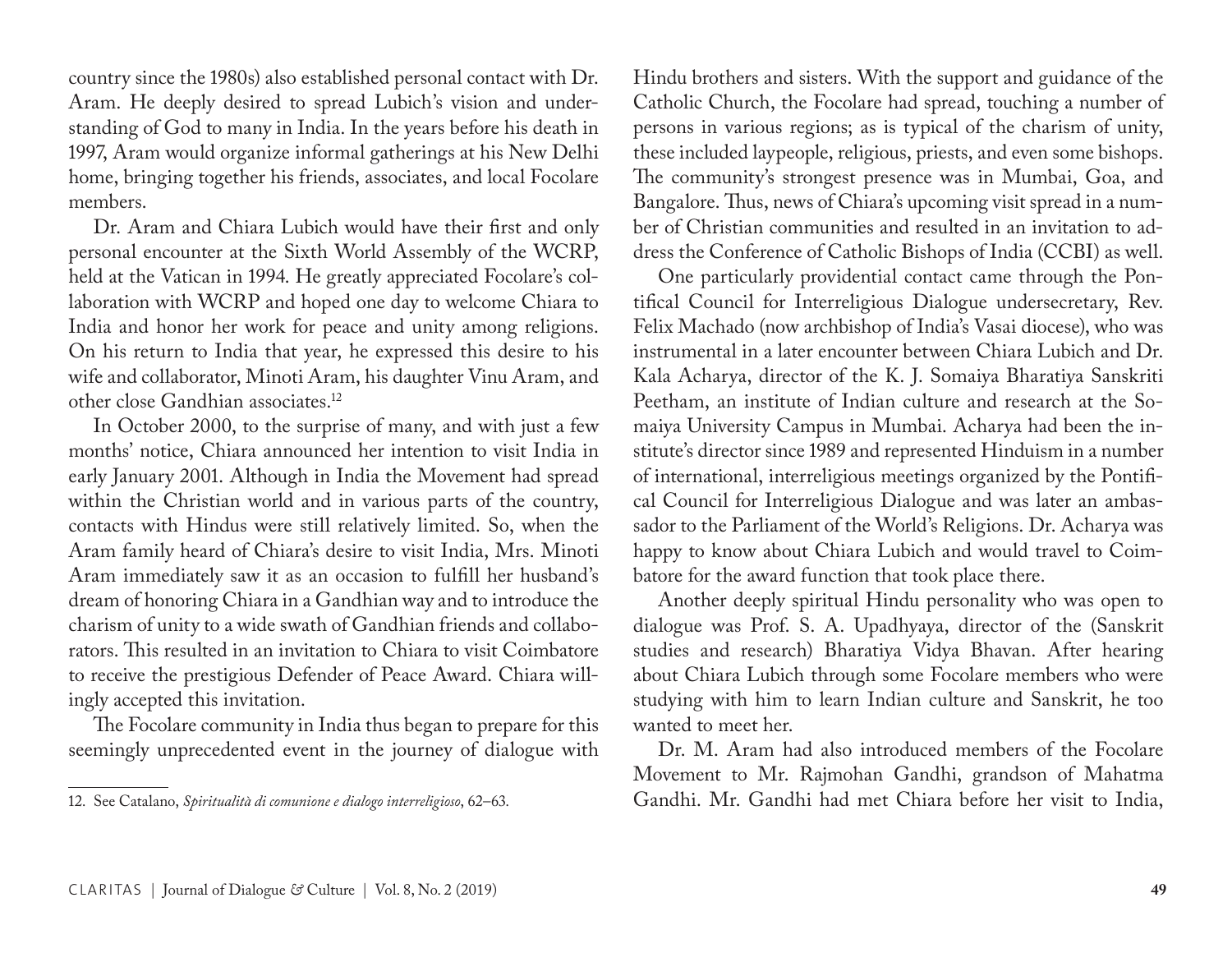and that encounter had profoundly touched Lubich. She had asked Rajmohan Gandhi for his thoughts as she prepared for her visit to India. Rajmohan had advised her to "listen," saying that when a person is in India they must listen. Lubich was very struck by this and felt urged to follow this counsel. In fact, her profound attitude of listening touched many hearts during those days of encounters, as many were also well aware that Chiara herself would have had much to share.

The Defender of Peace Award was presented by two Gandhianinspired movements, Shanti Ashram and the Sarvodhaya Movement (in collaboration with Gandhigram Rural University and Bharatiya Vidhya Bhavan) in the state of Tamil Nadu.13 Chiara accepted the invitation to be present for the award ceremony and on December 29, 2000, embarked on her first trip to India. It turned out to be an extraordinarily important moment in the Movement's work for Christian-Hindu dialogue and would bring the foundress back to India in 2003. Chiara herself would follow this dialogue and the relationships she built with various of her "Hindu brothers and sisters" in the years that followed, up until her death in 2008.

Even before her departure at the end of December 2000, Chiara wrote of this first India trip to Focolare Movement members throughout the world, recounting her various preparations, to ensure that all participated and became protagonists with her in this important journey. Excerpts from her diary offer a glimpse of her attitude and approach to the various encounters she would have in this completely new culture. Her journal entries provide insight into both the charism of unity and the way Lubich lived interreligious dialogue on a personal level. In particular, one notes in her

writings: 1) an attitude of humility and profound respect for a different tradition, 2) a recognition of the richness contained within Hindu teachings and philosophy, 3) an openness to learning from the other by building authentic relationships, and 4) a readiness to offer her authentic Christian experience as a reciprocal gift.

#### Rome, December 29, 2000:

I have left Rome for Mumbai. . . . In my soul, a single idea: to love. . . . To love, to love every neighbor. . . . Because: "In the world is buried a God who wants to rise up through love." To this end, I will meditate daily on love. If I do this, I'll return home from India having "grown" (from this experience). This is what I want to do, what I must do: to keep improving, because those who do not go ahead, go backwards.14

#### Mumbai, December 30, 2000:

We landed last night at Mumbai airport. . . . [In] Rome, whenever I looked at a map of India, it always seemed very, very far away from me. But, today it's as if we walked through a door from one room into another. . . . I've come here to learn about this land by remaining in silence as much as possible: I've been told it is a necessary attitude for those coming to India. In fact, I spent almost the entire day studying the materials that were prepared for us.15

<sup>13.</sup> See Catalano, *Spiritualità di comunione e dialogo interreligioso*, 62–63.

<sup>14.</sup> Zanzucchi, *Mille Lune*, 12.

<sup>15.</sup> Zanzucchi, *Mille Lune*, 13.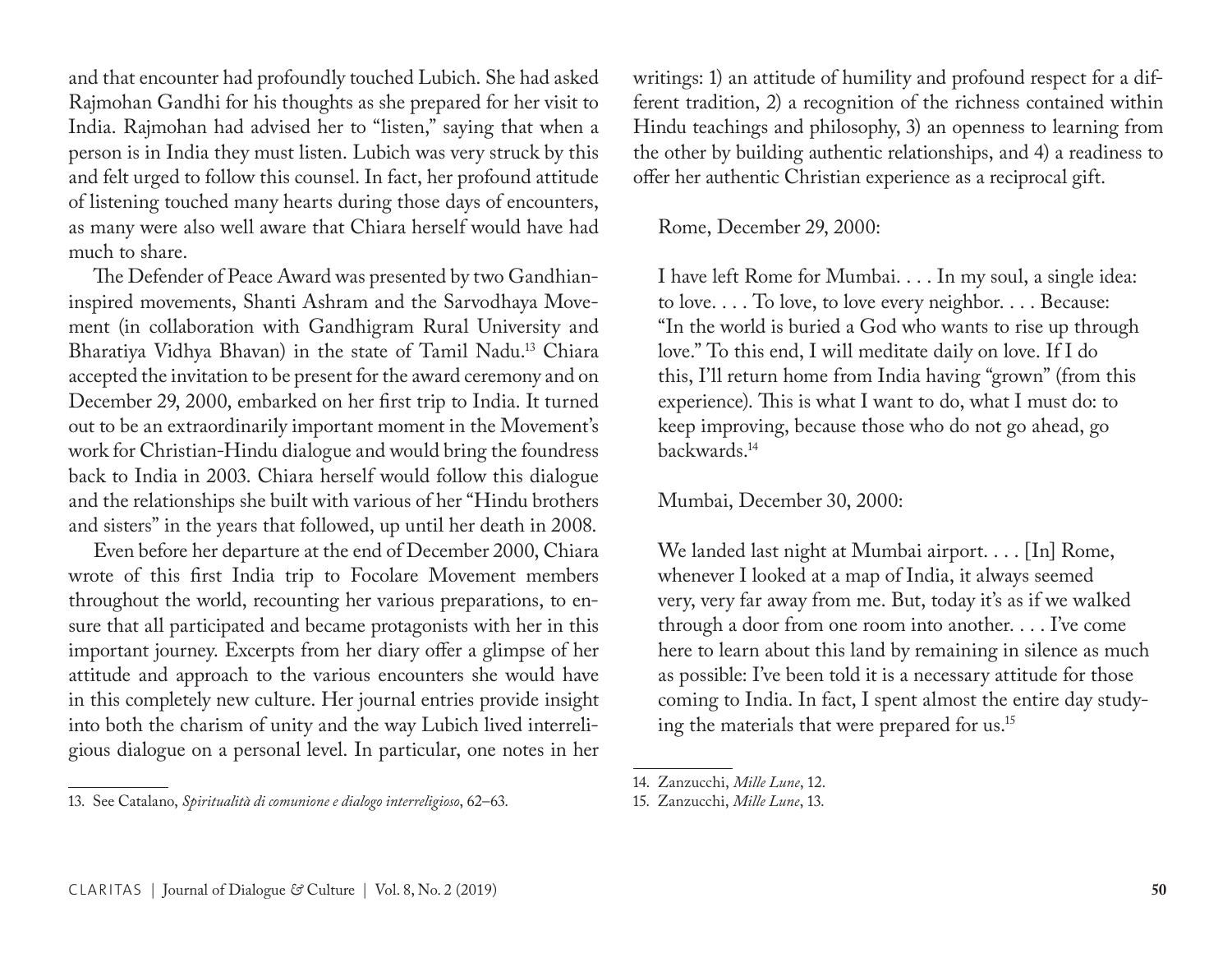Mumbai, January 2, 2001:

We've only been here a few days. But the more we enter into contact with India, the more it reveals itself to us as an immense world with a multitude of realities and its own unique hallmark, one which is not easy for Westerners to decipher. It's a world that presents a picture of unity in all its richness, in all its diversity. It's as if a jewelry box were laid open before us, filled with spiritual treasures. One is attracted by its mysticism that encompasses the whole of human nature, a mysticism which is most certainly not extraneous to God's work. But this box can only be opened by those who approach it with respect, love, and above all with a conviction that God has much to tell us through this ancient culture. In our difficult and tormented world of today, this culture has an essential and vital message to offer, one which highlights the primacy of the interior life. It has caused me to reflect: What would happen if India were to encounter that Jesus offered by the Charism of Unity?16

On January 4, Chiara traveled to Coimbatore, a large, vibrant city in the southern Indian state of Tamil Nadu. She had an immediate rapport with the family of Dr. Aram and his Gandhian friends. His wife, Minoti Aram, commented: "For a long time, I prayed for this day to come true. In spirit we are one family: you on a big scale, we on a small one, to carry out the same mission. The only thought that animates us is to overcome violence and to

sow the seeds of peace.... Chiara will find peace and serenity here. She will bring us unity."17

The Defender of Peace Award, which honors people actively involved in promoting nonviolence and peace, was jointly conferred by the Shanti Ashram and Sarvodhaya Movements.18 The ceremony, on January 5 in the presence of important dignitaries and media figures, began with an introduction by Shri Krishnaraj Vanavarayar, local president of the Bharatiya Vidhya Bhavan educational trust. He spoke of Chiara as "a person who paves the way to overcome division and hate" and who has the strength needed to realize this dream, a strength that comes from her experience of God.

In presenting the award to her, the president of Sarvodaya Association, Dr. Markandan, asked Chiara to give particular priority to her work in initiating dialogue with Hinduism in Coimbatore, much as she'd done with Buddhist leader, Nikkyo Niwano, in Japan. He asked her to affirm and sustain those spiritual values that are still present in India but are now also threatened by rampant consumerism and technology.

He read the award citation aloud, which began with the words: "Chiara Lubich, using the most powerful human force of love and a strong faith in the unity of all humankind as espoused in the

<sup>16.</sup> Zanzucchi, *Mille Lune*, 24–25.

<sup>17.</sup> Zanzucchi, *Mille Lune*, 32–33.

<sup>18.</sup> Shanti Ashram (literally, a community of peace) was founded in 1986 by Dr. Aram. His mottos "Think globally and act locally" and "Spiritually motivated and socially active" are the ideas behind Shanti Ashram. It is a social center formed according to Gandhian principles and is dedicated to the aid and development of women and children in the villages. Today, it works on an International level with UNDP, UNESCO, WCRP, GNRC, Focolare, and so on. Sarvodaya (well-being for all) is the name of the institution founded by Mahatma Gandhi. It is present all over India and works for the development of the lower strata of society at different local levels and also on an international level.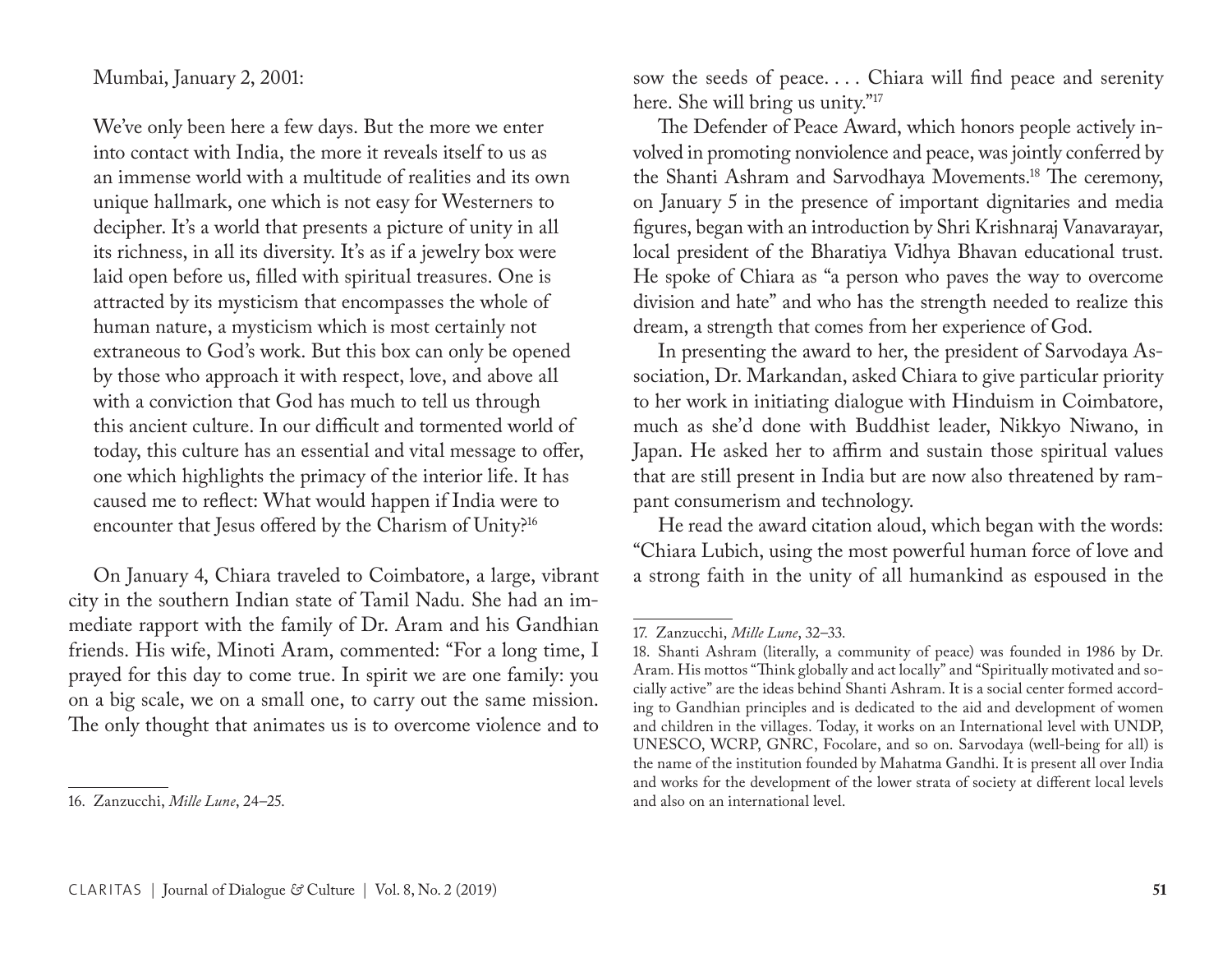teachings of Jesus Christ, has been chosen to play a tireless role in sowing the seeds of peace and love among all peoples."<sup>19</sup> It was a particularly significant occasion that served to deepen the rapport between the Focolare Movement and the Gandhian family. In the years that followed, this rapport would become a powerful witness of vibrant dialogue and collaboration in the journey toward peace and universal brotherhood.

On January 6, Chiara wrote in her diary:

To love, to love all those I will meet today so that the love of God may burn in my heart. This is my resolution. I was very struck by a phrase from a philosopher, a non-believer, who defines love as "the capacity to discover similarities in the dissimilar" (Adorno). Could our dialogue, then, be one of the most beautiful expressions of love?20

While in Coimbatore, Chiara also had an important encounter with traditional orthodox Hinduism, meeting with two swamis (priests) in the region, His Highness Santhalinga Ramaswami Adigalar and Maruthachala Adigalar of the Perur Pateeswarar Hindu Temple, and with members of Yoga International. Particularly noteworthy was the fact that these two important swamis had accepted the invitation, signifying each one's readiness to travel outside the confines of their own, respective temples to encounter Lubich. It was their first such meeting with the Catholic Church.<sup>21</sup>

Another significant milestone for Christian-Hindu dialogue also occurred during those days in Coimbatore. In a meeting between Chiara Lubich and Dr. Kala Acharya, who had attended the award ceremony, there was an immediate sense of understanding.

Years later, Dr. Acharya described her personal experience of that first encounter:

When I was introduced to her, (Chiara) said, "I see God's design in you." These words ignited a blazing flame in me—a radiant flame constantly illuminating my actions, in its light I reflect: whatever I do is a divine plan. So, my actions must be good, worthy and free from any selfish motive; they should be for the good of many.<sup>22</sup>

Dr. Kala returned to Mumbai after that first meeting. With Dr. S. K. Somaiya, head of K. J. Somaiya College, himself at the forefront of interreligious dialogue, in five days they managed to quickly plan and organize a campus convention, to which they invited Chiara. When she accepted, they titled the convention "Spirituality for Universal Brotherhood by Chiara Lubich." Chiara was warmly welcomed by approximately six hundred participants.

During a first initial exchange of introductions, Chiara had humbly expressed her ignorance of many Hindu teachings and her

<sup>19.</sup> Zanzucchi, *Mille Lune*, 42.

<sup>20.</sup> Zanzucchi, *Mille Lune*, 47.

<sup>21.</sup> Zanzucchi, *Mille Lune*, 62–65.

<sup>22.</sup> From a speech by Dr. Kala Acharya, "Dialogue with Chiara Lubich," at the International Convention on Chiara and Religions, "Together Toward the Unity of the Human Family," Castel Gandolfo, March 17–20, 2014, marking the sixth anniversary of Chiara Lubich's death. See also: *Chiara and the World Religions, Together Towards the Unity of the Human Family*, Conference Proceedings Castel Gandolfo, Rome, March 17–20, 2014, ATC, India 2017.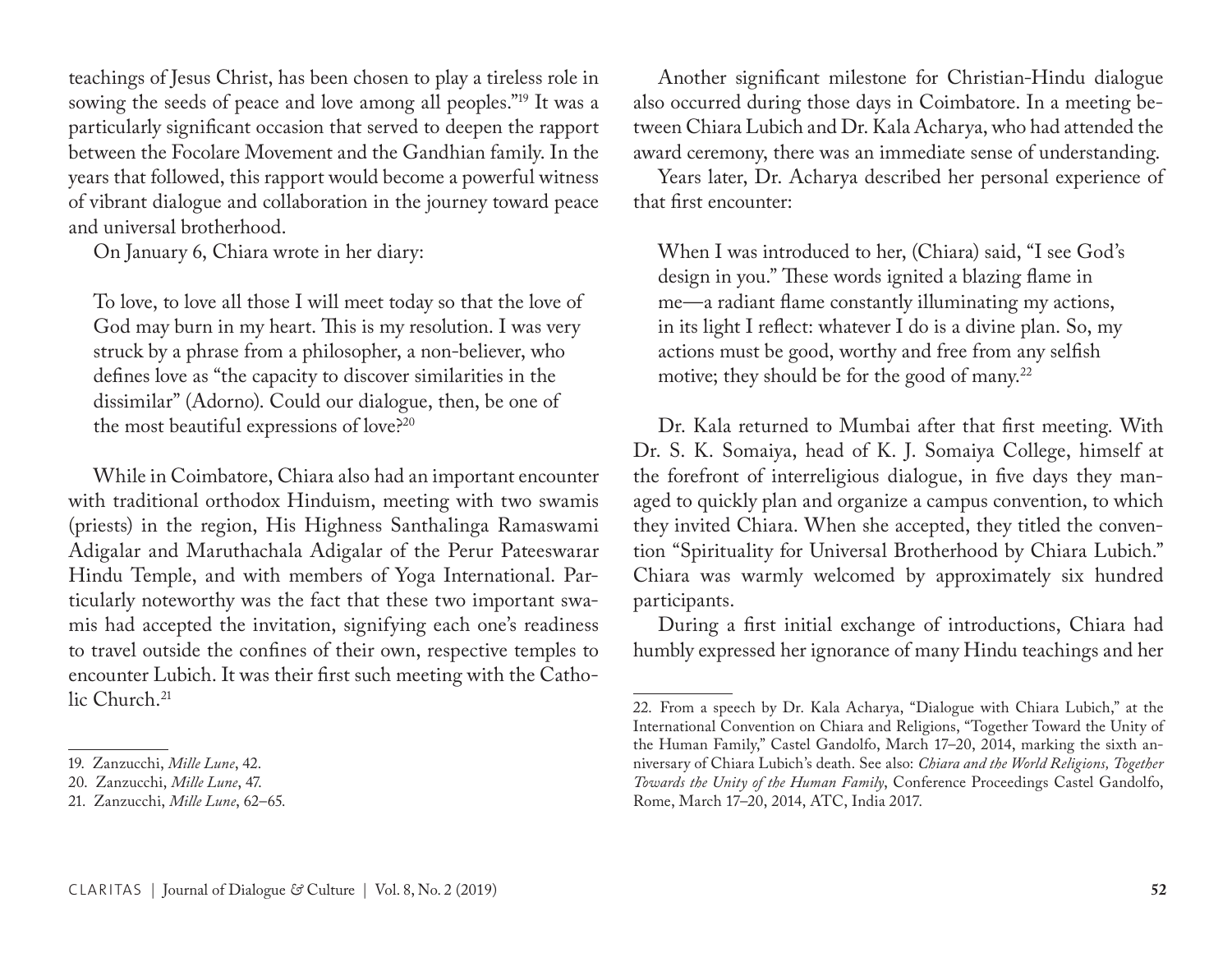need to grow in this mutual understanding of one another. Dr. Somaiya replied:

No, Chiara, I understood it in your eyes. There are leaders who know how to communicate their thoughts. You have a great ideal. Just one person like you can move an entire society. You are one of those very few persons. On our campus not everyone is committed to true religion because we don't have a "Chiara" among us.<sup>23</sup>

Dr. Kala, in introducing Chiara Lubich and the charism of unity within the context of God's plan for humanity, said, "There is only one God, only one purpose in the world. . . . Then we will be one, and we shall live in peace, fraternity and in harmony, it is written in the Vedas. What Chiara says, shows us an anticipation of what this moment will be like."24 Dr. Kala's words shed light on the novelty of Chiara's thought and experience of unity in God offered in the "here and now" as it relates to the Hindu concept of oneness in the afterlife. It was a concept that was appreciated and welcomed by Hindus.

Chiara's message and the testimonies by Focolare Movement members were received with admiration and openness by professors, students, and attending dignitaries. In his concluding words, Dr. Somaiya called the encounter "a unique experience" and "very elevating spiritually." He also said that "it greatly served the purpose for which this campus originated. . . . My hope is that this

23. http://whydontwedialogue.blogspot.it/2011/01/sk-somaiya-and-chiara-lubich .html Blogspot of R. Catalano (acc. on 10/28/2019).

movement will grow always more, because it is needed in our Indian society."25

Two interesting comments<sup>26</sup> made by dignitaries present at the event express the particular interest that Hindus have in the ideas proposed by Lubich:

Although we underline these values in our religion too, there is a difference. Chiara wants us to put these principles of love into practice. . . . Whatever she speaks about she has already lived. That's why people follow her . . . not only Christians but also members of other religions. One beautiful thing is that she does not oblige anyone to change their religion. . . . She only expects you to follow two principles: the love of neighbor and universal brotherhood.27

and

We believe in the unity and in the diversity of religions and cultures, but the concept that underlies everything is unity and universal brotherhood. Chiara Lubich emphasized very clearly the ideas that we already have in this country. This will be greatly appreciated by the great masses of people in our country because our people believe in this philosophical concept.28

<sup>24.</sup> Zanzucchi, *Mille Lune*, 97.

<sup>25.</sup> See http://whydontwedialogue.blogspot.it/2011/01/sk-somaiya-and-chiara-lubich .html.

<sup>26.</sup> Zanzucchi, *Mille Lune*, 100–101.

<sup>27.</sup> Zanzucchi, *Mille Lune*, 100–101.

<sup>28.</sup> Zanzucchi, *Mille Lune*, 100–101.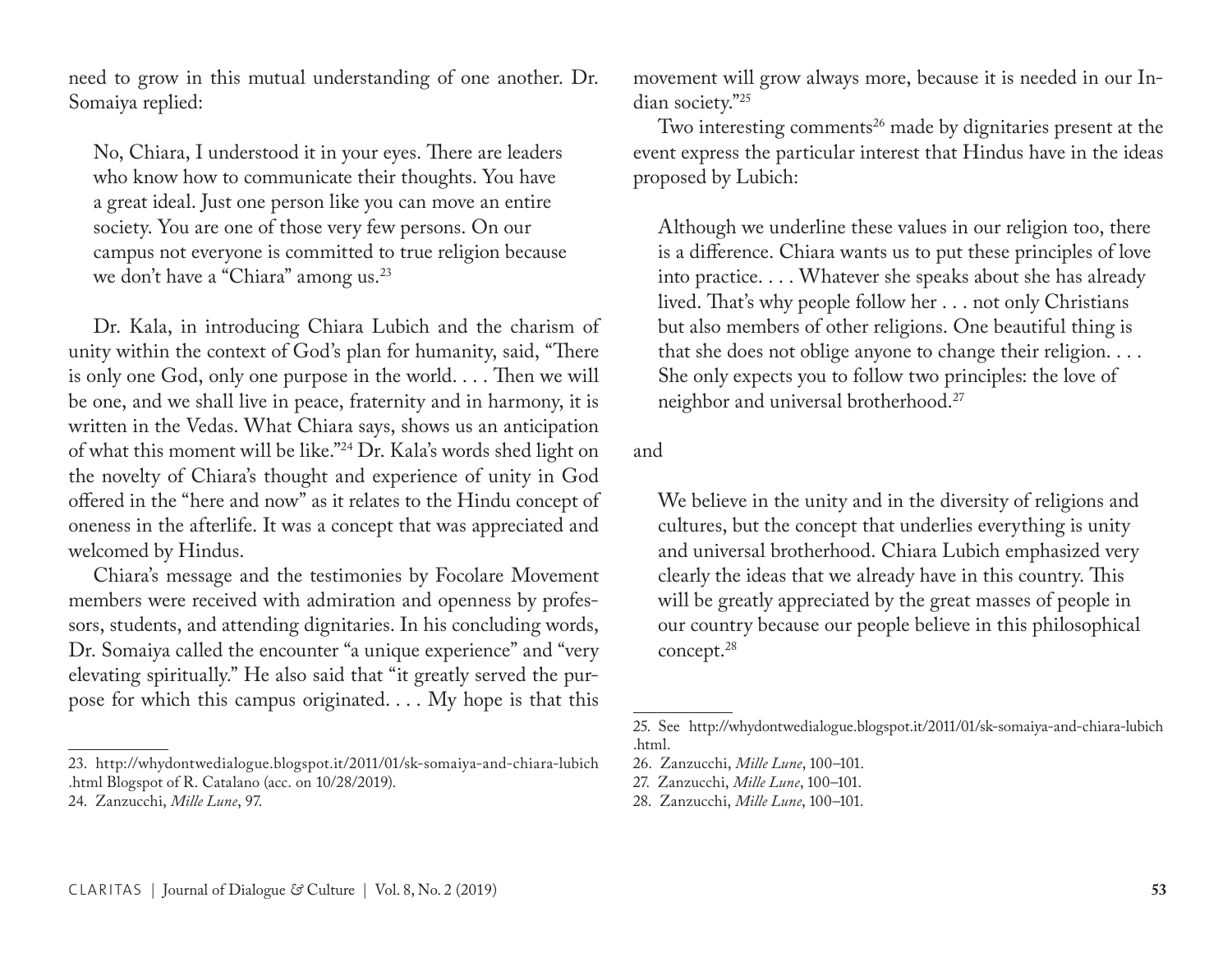In their words, we see the value placed both on the concrete aspect of a life of love and unity proposed by the charism of unity and on its relational dimension of unity, which invites reciprocity.

Chiara also met with the Christian world while in India, addressing the Catholic Bishops' Conference of India and speaking to the Sisters of Charity at their motherhouse, both in Calcutta. In Mumbai, she met with Cardinals Ivan Dias and Simon Pimenta, as well as with members of the Focolare Movement in India. At the end of this rich and important visit, we can intuit the fruits of those days in Lubich's later journal entries:

Mumbai, January 14, 2001:

We left Rocca di Papa (Italy) for India with a single idea: "To love, love, love." Doesn't it seem to have been a suggestion from the Holy Spirit? This love towards everyone that we tried to live has increased our union with God. Our prayer life has improved, which is useful here in India, because beyond any doubts we might have, here we are in a nation imbued with an inner life. God is present, although at times obscured.<sup>29</sup>

### The Ongoing Journey of Hindu Dialogue and Encounter

Of the various types of dialogue<sup>30</sup> lived by persons of the Focolare Movement with members of different religions, the primary type is a *dialogue of life*. As the name suggests, it is rooted in a daily effort of living out dialogue in one's life (living the Golden Rule,

getting to know others and their respective activities and projects, promoting collaboration and cooperation on shared endeavors, sharing each one's unique religious experience, and so on).

Among the fruits of this dialogue was a joint effort to promote deeper theological and academic exchange through "Hindu-Christian symposiums." The purpose of these Christian-Hindu symposiums, first proposed by Dr. Acharya and immediately supported by Lubich, is to provide an encounter between religious traditions and doctrines in the same spirit of brotherhood and love that marks the dialogue of life. The first symposium took place in June 2002 at the Focolare Movement's International Meeting Centre in Castel Gandolfo, Italy, and was titled "Bhakti: Way of Love Towards God and our Neighbors; Devotion in the Hindu Tradition, and in the Christian Experience of the Spirituality of Communion."31 Participants included more than a dozen Hindu scholars primarily from Mumbai University, Somaiya Sanskriti Peetham in Mumbai, Bharatiya Vidhya Bhavan, Shanti Ashram, and Ghandigram University in Tamil Nadu and a similar number from the Focolare Movement's interdisciplinary Abba School study center<sup>32</sup> along with several other Focolare members working in interreligious initiatives.

<sup>29.</sup> Zanzucchi, *Mille Lune*, 114.

<sup>30.</sup> See "I tipi di dialogo della Spiritualità di comunione," in Catalano, *Spiritualità di comunione e dialogo interreligioso*, 101–32.

<sup>31.</sup> "I tipi di dialogo della Spiritualità di comunione," in Catalano, *Spiritualità di comunione e dialogo interreligioso*, 128–29.

<sup>32.</sup> The Abba School, which began in 1990, is a fruit of the awareness, in the words of Lubich herself, "that the charism of unity brings its own culture, which is at one and the same time a child of traditional Christianity and through the light brought by the charism, something new. The growth . . . beyond the confines of the Focolare Movement, has highlighted the specifics of this culture, and made deeper study necessary: theological, philosophical, political, economic, psychological, artistic and so on. This is what we are doing within what we call the 'Abba School.'"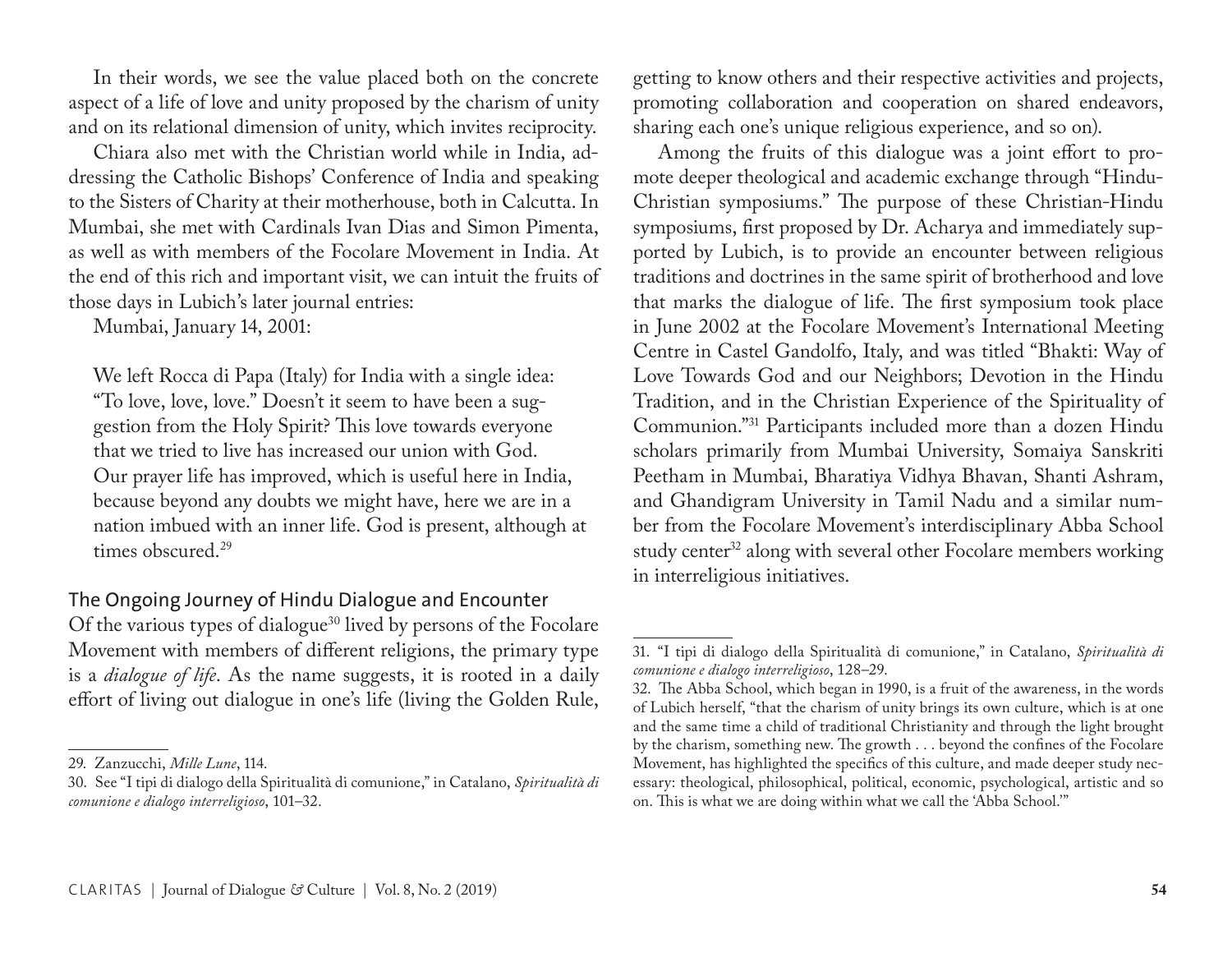Notwithstanding their highly intellectual nature, these symposiums are unique for each participant's commitment to live concretely the pact of reciprocal love proposed by Lubich during the very first symposium in 2002. From that first symposium, one could sense the commitment to reciprocal love being lived out, both through the efforts made to deeply listen to one another during session presentations and through the respect with which observations, questions, and comments were exchanged. In fact, such a dense, supernatural atmosphere was created that, at the request of the scholars present, Lubich spoke of the mystical and intellectual experience she lived during the summer of 1949. Before that symposium, this experience had been shared only with the closest members of the Movement.

The symposium allotted much time for dialogue and communion, as well as for moments of clarification on aspects of faith. So profound was the dialogue, for example, that Prof. Sureshchandra Upadhyaya<sup>33</sup> asked Chiara to shed further light on the reality of Jesus Crucified and Forsaken. Upadhyaya spoke of his own difficulty in understanding how Jesus, as God, could have felt abandoned. Because this feeling of abandonment is a central point of the charism of unity, Chiara embraced the occasion to present the Christian mystery of the Incarnation and offer her personal discovery of Jesus Forsaken. For the Hindu scholars present, it proved to be a fundamentally important and welcome introduction into a mystical dimension of Christianity.34 At the end of the 2002 symposium, Dr. Acharya concluded by saying:

We did not aim at a pure academic exercise. Ours was a spiritual experience. . . . For any other seminar, people will speak about their topic; they discuss and debate and leave without a spiritual experience. Normally, a spiritual experience is not the focus. We instead, all together, really underwent a spiritual experience.<sup>35</sup>

Acharya's words confirm one characteristic of the charism of unity that is at the heart of the Focolare's spirituality: its capacity to generate a lived, shared spiritual experience between Christians and Hindus, even within the structure of a formal symposium composed of discourse and discussion.

Another Hindu-Christian symposium at the Focolare Movement's Center in Rome followed one year later, in 2003, and Chiara Lubich made a second trip to India that year. During this trip, several important meetings took place. Through the Catholic Church, programs were organized in Mumbai by Cardinal Ivan Dias and in Delhi by Archbishop Vincent Concessao, who also organized an interreligious meeting. This second trip also strengthened contacts with the Hindu world, including encounters with the widespread Swadhyay Family of Pandurang Athavale and Didi Athavale, whom Lubich had first met at the 2002 Assisi Day of Prayer for Peace. The trip also included meetings in Coimbatore and at the Somaiya Campus in Mumbai.

Among the most anticipated appointments during Lubich's second trip to India was a post-symposium meeting with twenty participants, including eleven Hindu participants from the first

<sup>33.</sup> Sureshchandra Upadhyaya is the director of the Bharatiya Vidhya Bhavan, Mumbai, a prestigious institution of Indian Culture and study with about 119 branches in India and seven abroad.

<sup>34.</sup> See various authors, "Simposio indù-cristiano. Si spalancano gli orizzonti" in Mariapoli, notiziario interno del movimento dei focolari, XIX (2002/6), 11; Also

see Chiara's answer to Dr. Upadhyaya in R. Catalano, *Spiritualità di comunione*, 208–210.

<sup>35.</sup> Catalano, *Spiritualità di comunione e dialogo interreligioso*, 129.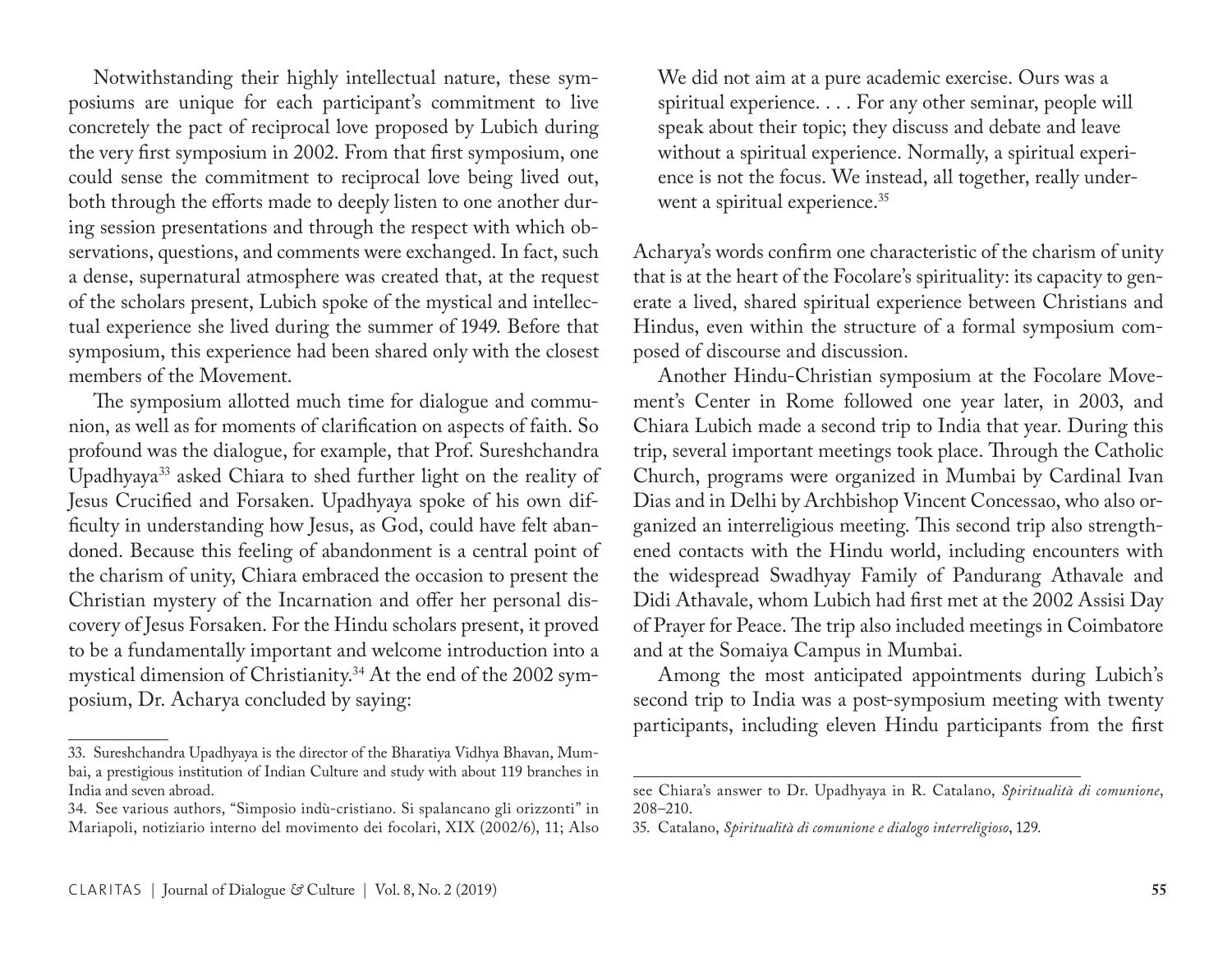symposium in 2002. Having requested that Chiara continue to share with them the illuminations she received in 1949, she spoke again of her Christian experience and the mystical and intellectual intuitions from that period, particularly those related to unity and the Trinity, the Word of God, Mary, creation, and heaven and hell.<sup>36</sup> "We had an experience of Paradise, thanks to Chiara's vision," said Dr. Lalita Namjoshi, assistant director at K. J. Somaiya Bharatiya Sanskriti Peetham. "What has deeply touched our hearts was the fact that we share the same Divine experience, the same divine inheritance and in spirituality, we stand together."37

Similarly, Dr. Upadhyaya commented, "It is something unusual and rare that Chiara has communicated her personal mystical experience in such beautiful words; things like these are normally not discussed, they are experienced."38 Likewise, Dr. Raja Lingam of the Gandhigram Rural University in Madurai noted: "You have to empty yourself in order to comprehend the spiritual and mystical experiences." Through these comments, one sees the importance that Hindus place on a lived, spiritual experience in dialogue as well as their profound awareness of the need for a disposition of self-emptiness.

Two other symposiums have since taken place, one in 2008 and another in 2011. Both of these encounters enjoyed the participation of additional Hindu scholars who, in connecting with the charism of unity and the Movement's way of dialogue, expressed a desire to be a part of this ongoing experience and exchange between Hindus and Christians. Through the following comments of a few of those scholars, one sees the continuity of the experience of dialogue that was lived out in earlier symposiums. Dr. Uma Vaidhya, from the University of Mumbai and a participant in the 2008 gathering, reflected, "We were all like small candles which could potentially be lit. While dialogue was in progress, I felt that the attitude of love of those who were posing questions and those who gave answers, lit those candles."39

There was a continuous emphasis placed on the novelty of a lived experience of unity between Hindus and Christians based on a commitment to reciprocal love, which in turn illuminates faith and urges each to put into practice this experience of dialogue in their own lives. Dr. Shashi Prabha Kumar from Jawaharlal Nehru University in New Delhi reflected at the conclusion of the 2008 seminar:

In the Vedas there are expressions about being together, walking together, chanting together. I found these feelings expressed in a much better way in the experience of this symposium. It was a help to live the abstract aspect of culture together with the concrete dimension.<sup>40</sup>

Bharatiya Vidhya Bhavan, a professor of Indology from Mumbai, spoke in a similar fashion:

<sup>36.</sup> See "India, nuove luci per la fratellanza universale," in *Mariapoli* XX (2003/  $1-2$ : 5.

<sup>37.</sup> Transcribed from the audio-visual documentary "In the Light of the Charism, Chiara's Visit to India 2003," by Margaret Coen, for internal use of the Focolare Movement.

<sup>38.</sup> "In the Light of the Charism."

<sup>39.</sup> "In the Light of the Charism."

<sup>40.</sup> Editorial of Roberto Catalano in "God, Man and Nature in the Hindu and Christian Traditions," published papers of the Hindu-Christian Symposium in Rome, May 26–29, 2008 (Mumbai: St. Paul Press), 6 (for private circulation only).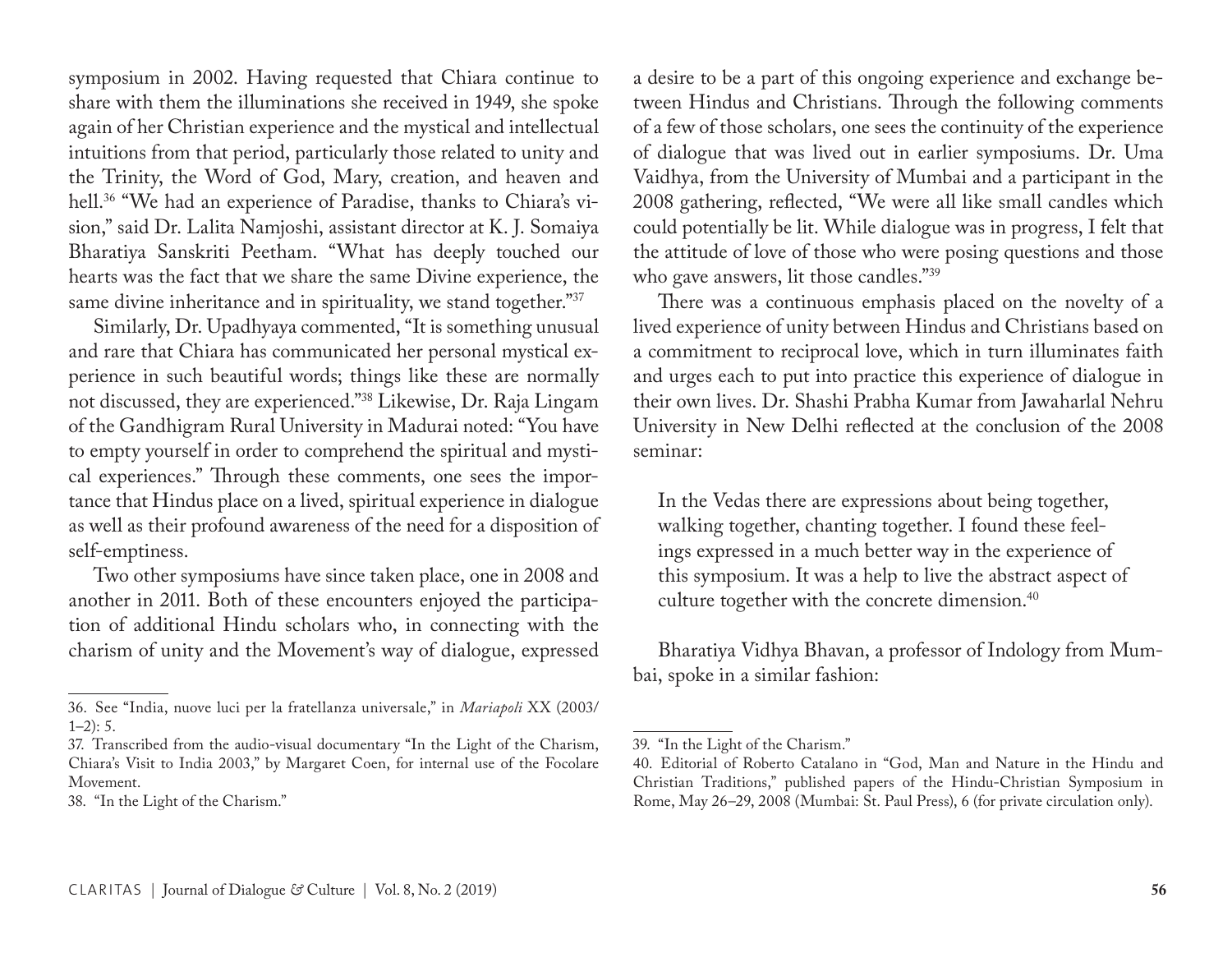Chiara and the Focolare Movement have taught me to live simultaneously the abstract and the concrete aspects of culture. This is very important for us, because we study, we learn, we teach, but we do not practice what we teach: the holistic approach is important. Certainly, I will carry this experience, everything that I learnt, to my students, my colleagues, the institution, wherever I go and in whatever I do. If whatever we do is done with love and brotherhood, I'm sure we can truly create Heaven on this earth. It is our responsibility to take ahead this civilization of love, and we will have a life of peace.<sup>41</sup>

This dialogue of life between Hindus and members of the Focolare Movement has continued on fronts other than the symposiums. In 2014, at the interreligious convention marking the sixth anniversary of Chiara Lubich's death, Mumbai university educator Dr. Madhavi Narsalay spoke of the novelty of an experience of interfaith dialogue in light of a charism of unity. In her talk titled "The 'Different' and the 'Opposite': Constraints in Interfaith Dialogue," she spoke of a "sense of love, unity, harmony, peace and accommodative spirit of inquiry inculcated by members of the Focolare. The differences, which I mentioned at the beginning [of my talk] . . . were really experienced by me, and Focolare has helped me to give answers to those dilemmas."42

On the same occasion in 2008, Dr. Kala Acharya, in an interview with Vatican Radio, used an interesting analogy to speak of Chiara Lubich and the role of the charism of unity in interreligious dialogue:

Chiara's spirituality is always accompanied by action, action that for her signified to love humankind. . . . And that is why she has expressed this love she had for mankind through dialogue: a type of dialogue that is new, unusual. . . . She wanted that all the people she met could benefit from this spirituality. She was like the string of the necklace: in the necklace we have pearls, but if there is no string, the pearls are lost. She was like that string of a necklace, which brought thousands of people to live together.<sup>43</sup>

The journey of Hindu-Christian dialogue continues between the Sarvodaya and the Focolare Movement. Roundtables have also taken place and are born from the desire to deepen the roots of Gandhian spirituality and the Focolare's charism of unity for the purpose of living together what each has in common with the other as well as what is different. In this way there may be reciprocal enrichment. Twelve such meetings have taken place to date. Additionally, in a very concrete way and with the strong support of Shanti Ashram, there is now a focus on exposing the younger generations to this way of dialogue. A number of youth exchange programs have been organized between the two movements,

<sup>41.</sup> Catalano, *Spiritualità di comunione e dialogo interreligioso*, 161–62.

<sup>42.</sup> M. Narsalay, "The 'Different' and the 'Opposite': Constraints in Interfaith dialogue in Chiara and Religions," at the International Convention Chiara and Religions. "Together Toward the Unity of the Human Family," Castel Gandolfo, March 17–20, 2014, to mark the sixth anniversary of Chiara's death (in press).

<sup>43.</sup> Vatican Radio website with embedded interview links, accessed October 28, 2019: http://www.archivioradiovaticana.va/storico/2014/03/19/250\_membri\_di\_diverse \_religioni\_in\_dialogo\_a\_castel\_gandolfo/it1-782885